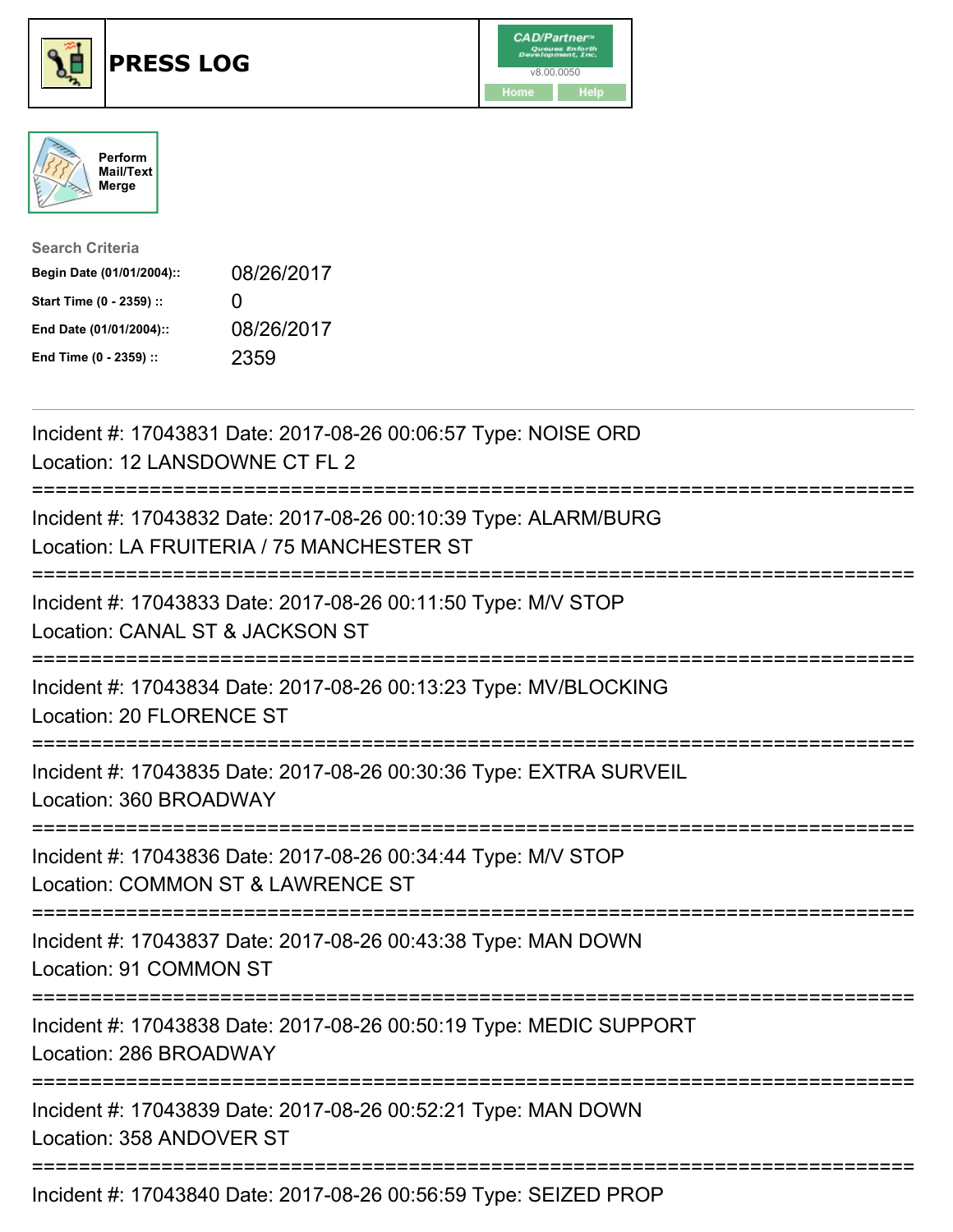Location: 65 PARK ST =========================================================================== Incident #: 17043841 Date: 2017-08-26 01:15:49 Type: MV/BLOCKING Location: 12 LANSDOWNE CT FL 2 =========================================================================== Incident #: 17043842 Date: 2017-08-26 01:28:06 Type: FIGHT Location: 168 PARKER ST =========================================================================== Incident #: 17043843 Date: 2017-08-26 01:31:37 Type: M/V STOP Location: HAMPSHIRE & FRANKLIN =========================================================================== Incident #: 17043844 Date: 2017-08-26 01:34:35 Type: ASSIST FIRE Location: DUBAI NIGHT CLUB / 147 JACKSON ST =================================== Incident #: 17043845 Date: 2017-08-26 01:42:03 Type: CRUISER MAINT Location: FLAT TIRE / ANDOVER ST & PARKER ST =========================================================================== Incident #: 17043846 Date: 2017-08-26 01:42:31 Type: FIGHT Location: 168 PARKER ST =========================================================================== Incident #: 17043847 Date: 2017-08-26 01:45:56 Type: A&B PAST Location: ANDOVER ST & PARKER ST =========================================================================== Incident #: 17043848 Date: 2017-08-26 01:58:49 Type: DISTURBANCE Location: ESSEX ST & NEWBURY ST =========================================================================== Incident #: 17043849 Date: 2017-08-26 02:03:32 Type: DISTURBANCE Location: EL CESAR RESTURANT / 99 ESSEX ST =========================================================================== Incident #: 17043850 Date: 2017-08-26 02:06:09 Type: MV/BLOCKING Location: 77 S UNION ST =========================================================================== Incident #: 17043851 Date: 2017-08-26 02:18:13 Type: SEIZED PROP Location: 65 PARK ST =========================================================================== Incident #: 17043852 Date: 2017-08-26 02:20:35 Type: M/V STOP Location: APPLETON ST & METHUEN ST =========================================================================== Incident #: 17043853 Date: 2017-08-26 02:24:30 Type: M/V STOP Location: ESSEX ST & FRANKLIN ST ===========================================================================

Incident #: 17043854 Date: 2017-08-26 02:26:02 Type: DISTURBANCE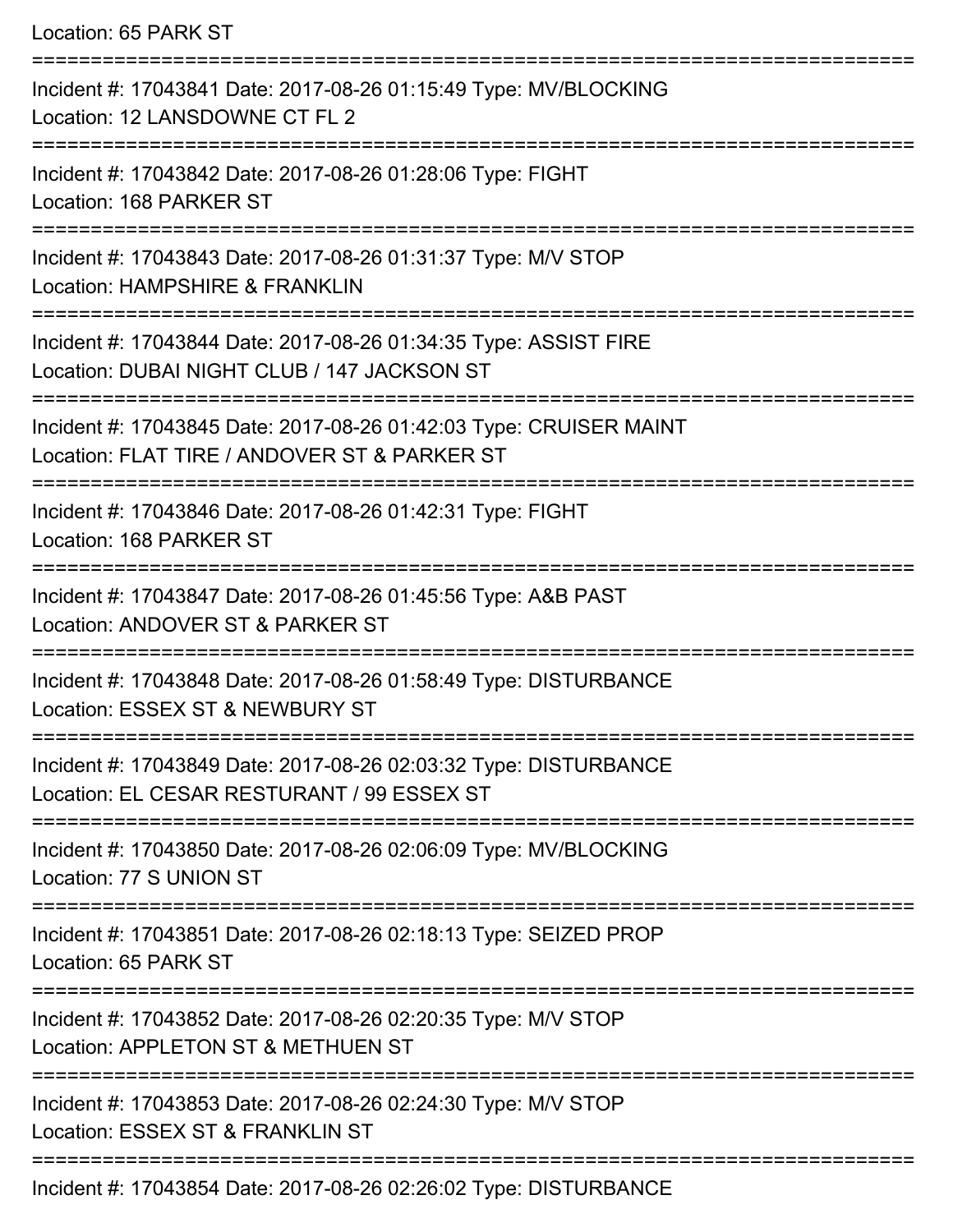| Incident #: 17043855 Date: 2017-08-26 02:34:32 Type: SHOTS FIRED<br>Location: GARDEN ST & UNION ST                                     |
|----------------------------------------------------------------------------------------------------------------------------------------|
| Incident #: 17043856 Date: 2017-08-26 02:38:38 Type: SUS PERS/MV<br>Location: ESSEX ST & NEWBURY ST                                    |
| Incident #: 17043857 Date: 2017-08-26 02:39:04 Type: AUTO ACC/PI<br>Location: TOW / 235 BROADWAY                                       |
| Incident #: 17043859 Date: 2017-08-26 02:39:23 Type: M/V STOP<br>Location: ESSEX ST & MILL ST                                          |
| Incident #: 17043858 Date: 2017-08-26 02:39:39 Type: AUTO ACC/UNK PI<br>Location: TOW / LORING ST & MARKET ST<br>=================     |
| Incident #: 17043860 Date: 2017-08-26 02:42:55 Type: M/V STOP<br>Location: 105 ESSEX ST                                                |
| Incident #: 17043861 Date: 2017-08-26 02:43:22 Type: ROBBERY ARMED<br>Location: BOXFORD ST & GARFIELD ST                               |
| Incident #: 17043862 Date: 2017-08-26 02:54:28 Type: DISORDERLY<br>Location: FRANKLIN ST & VALLEY ST                                   |
| Incident #: 17043864 Date: 2017-08-26 03:00:07 Type: M/V STOP<br>Location: RIVERSIDE DR & TEXAS AV                                     |
| Incident #: 17043863 Date: 2017-08-26 03:05:47 Type: M/V STOP<br>Location: TRIPOLI BAKERY INC / 106 COMMON ST                          |
| Incident #: 17043865 Date: 2017-08-26 03:06:30 Type: MV/BLOCKING<br>Location: 6 ALLSTON ST                                             |
| :================================<br>Incident #: 17043866 Date: 2017-08-26 03:07:42 Type: M/V STOP<br>Location: AMES ST & RIVERSIDE DR |
| Incident #: 17043867 Date: 2017-08-26 03:08:14 Type: NOISE ORD<br>Location: 234 BAILEY ST                                              |
| Incident #: 17043868 Date: 2017-08-26 03:10:30 Type: MV/BLOCKING                                                                       |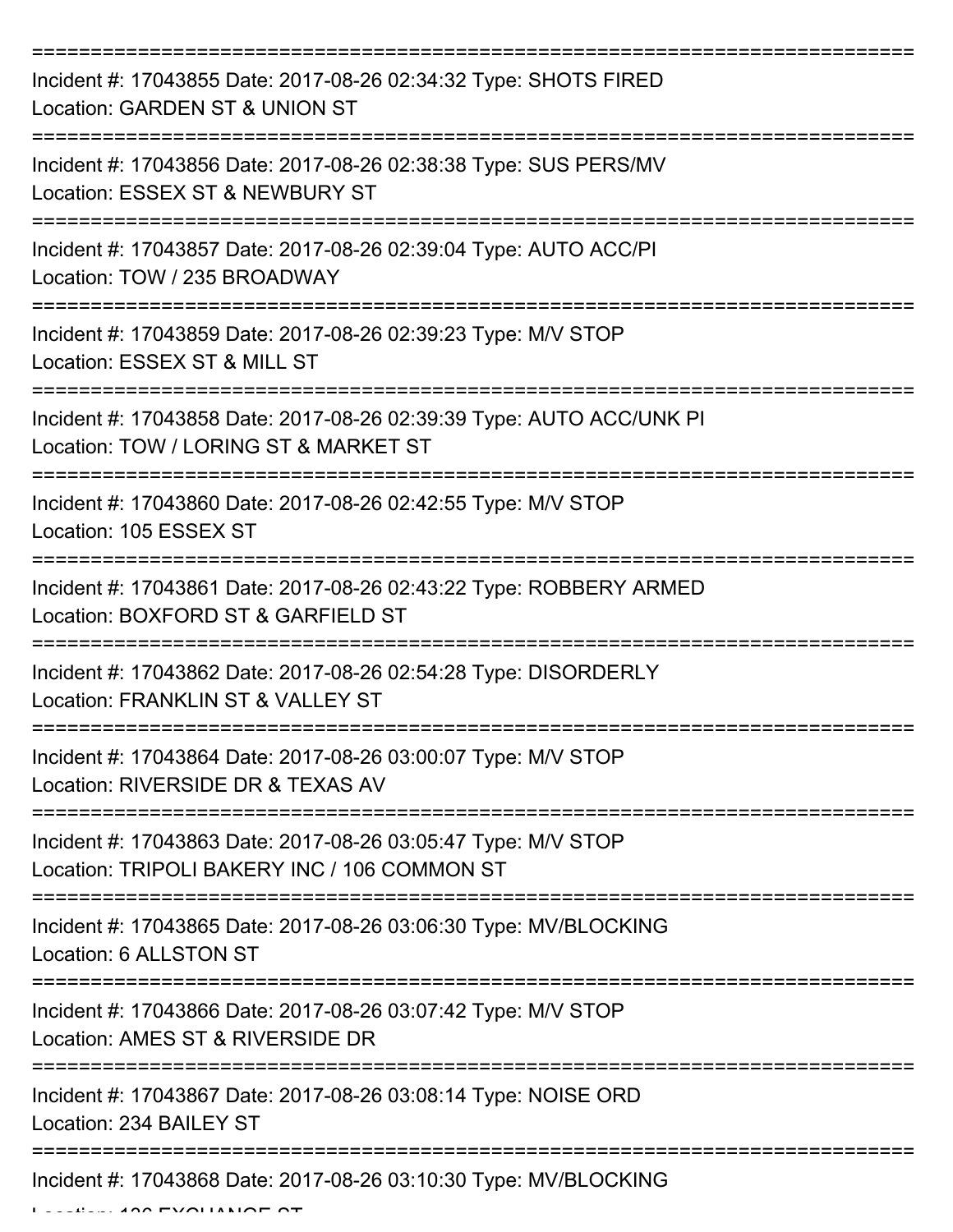| Incident #: 17043869 Date: 2017-08-26 03:15:39 Type: SUS PERS/MV<br>Location: CAMBRIDGE ST & S UNION ST                 |
|-------------------------------------------------------------------------------------------------------------------------|
| Incident #: 17043870 Date: 2017-08-26 03:15:46 Type: ABAND MV<br>Location: NEWTON ST & SALEM ST                         |
| Incident #: 17043871 Date: 2017-08-26 03:19:57 Type: MV/BLOCKING<br>Location: 194 PROSPECT ST                           |
| Incident #: 17043872 Date: 2017-08-26 03:24:13 Type: HIT & RUN M/V<br>Location: TOW / 29 SHATTUCK ST                    |
| Incident #: 17043873 Date: 2017-08-26 03:29:36 Type: UNWANTEDGUEST<br>Location: 48 SARATOGA ST FL 2                     |
| Incident #: 17043874 Date: 2017-08-26 03:36:39 Type: DOMESTIC/PROG<br>Location: 234 BAILEY ST                           |
| Incident #: 17043875 Date: 2017-08-26 03:41:01 Type: SUS PERS/MV<br>Location: 1 GENERAL ST                              |
| ============<br>Incident #: 17043876 Date: 2017-08-26 03:48:39 Type: SHOTS FIRED<br>Location: MERRIMACK ST & S UNION ST |
| Incident #: 17043877 Date: 2017-08-26 04:00:24 Type: M/V STOP<br>Location: 345 BROADWAY                                 |
| Incident #: 17043878 Date: 2017-08-26 04:05:05 Type: M/V STOP<br>Location: 11 TREMONT ST                                |
| Incident #: 17043879 Date: 2017-08-26 04:09:51 Type: M/V STOP<br>Location: MARKET ST & S UNION ST                       |
| Incident #: 17043880 Date: 2017-08-26 04:13:03 Type: M/V STOP<br>Location: MT VERNON ST & S BROADWAY                    |
| Incident #: 17043881 Date: 2017-08-26 05:26:33 Type: ALARM/BURG<br>Location: CARGO EXPRESS CORP / 48 FRANKLIN ST        |
| Incident #: 17043882 Date: 2017-08-26 06:36:32 Type: RECOV/STOL/MV                                                      |

Location: 700 ESSEY ST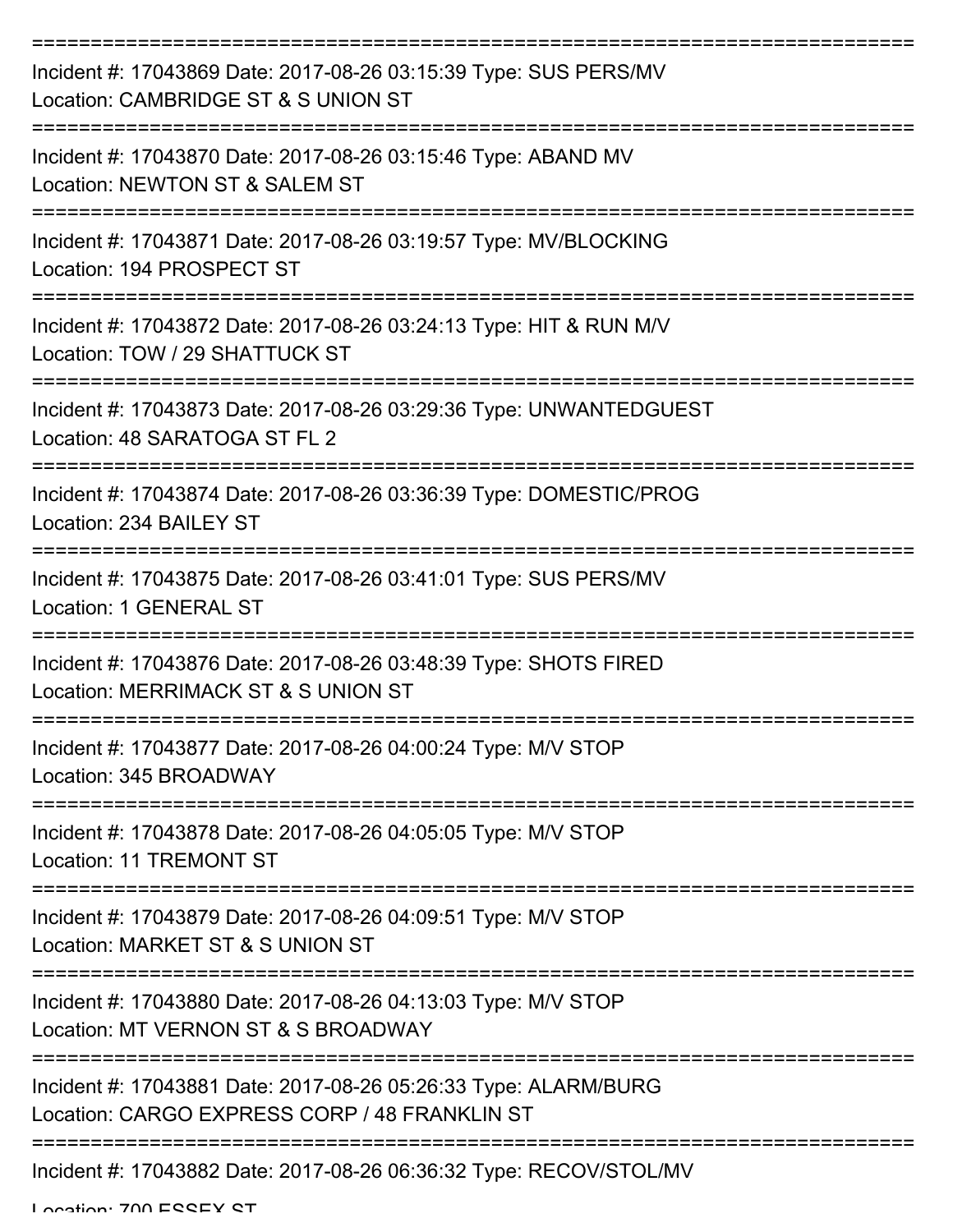| Incident #: 17043883 Date: 2017-08-26 06:41:58 Type: ABAND MV<br>Location: TOW / 24 EVERETT ST                                   |
|----------------------------------------------------------------------------------------------------------------------------------|
| Incident #: 17043884 Date: 2017-08-26 06:50:20 Type: B&E/MV/PAST<br>Location: FLORENCE ST & WEST ST                              |
| Incident #: 17043885 Date: 2017-08-26 07:04:29 Type: MV/BLOCKING<br>Location: TOW / 24 HALE ST                                   |
| Incident #: 17043886 Date: 2017-08-26 07:09:24 Type: SHOTS FIRED<br>Location: 8 CEDAR ST                                         |
| Incident #: 17043887 Date: 2017-08-26 07:21:50 Type: ALARM/HOLD<br>Location: SANDOVAL RESIDENCE / 141 S BROADWAY<br>============ |
| Incident #: 17043888 Date: 2017-08-26 07:36:03 Type: FIGHT<br>Location: 6 ALLSTON ST                                             |
| ==================<br>Incident #: 17043889 Date: 2017-08-26 07:41:47 Type: PARK & WALK<br>Location: 0 BROADWAY                   |
| Incident #: 17043890 Date: 2017-08-26 07:47:49 Type: MEDIC SUPPORT<br>Location: RIVERSIDE HOUSE OF PIZZA / 8 S BROADWAY          |
| Incident #: 17043891 Date: 2017-08-26 08:21:21 Type: HARASSMENT<br>Location: 59 TREMONT ST                                       |
| Incident #: 17043892 Date: 2017-08-26 08:34:38 Type: ABAND MV<br>Location: TOW / 92 EVERETT ST                                   |
| Incident #: 17043893 Date: 2017-08-26 08:54:30 Type: MISSING PERS<br>Location: 249 FARNHAM ST                                    |
| Incident #: 17043894 Date: 2017-08-26 09:10:17 Type: ALARM/BURG<br>Location: CLASS INC / 1 PARKER ST                             |
| Incident #: 17043895 Date: 2017-08-26 09:15:07 Type: MEDIC SUPPORT<br>Location: FRANKLIN ST & HAVERHILL ST                       |
| ==============<br>Incident #: 17043896 Date: 2017-08-26 09:16:37 Type: PARK & WALK<br>Location: BRADFORD ST & BROADWAY           |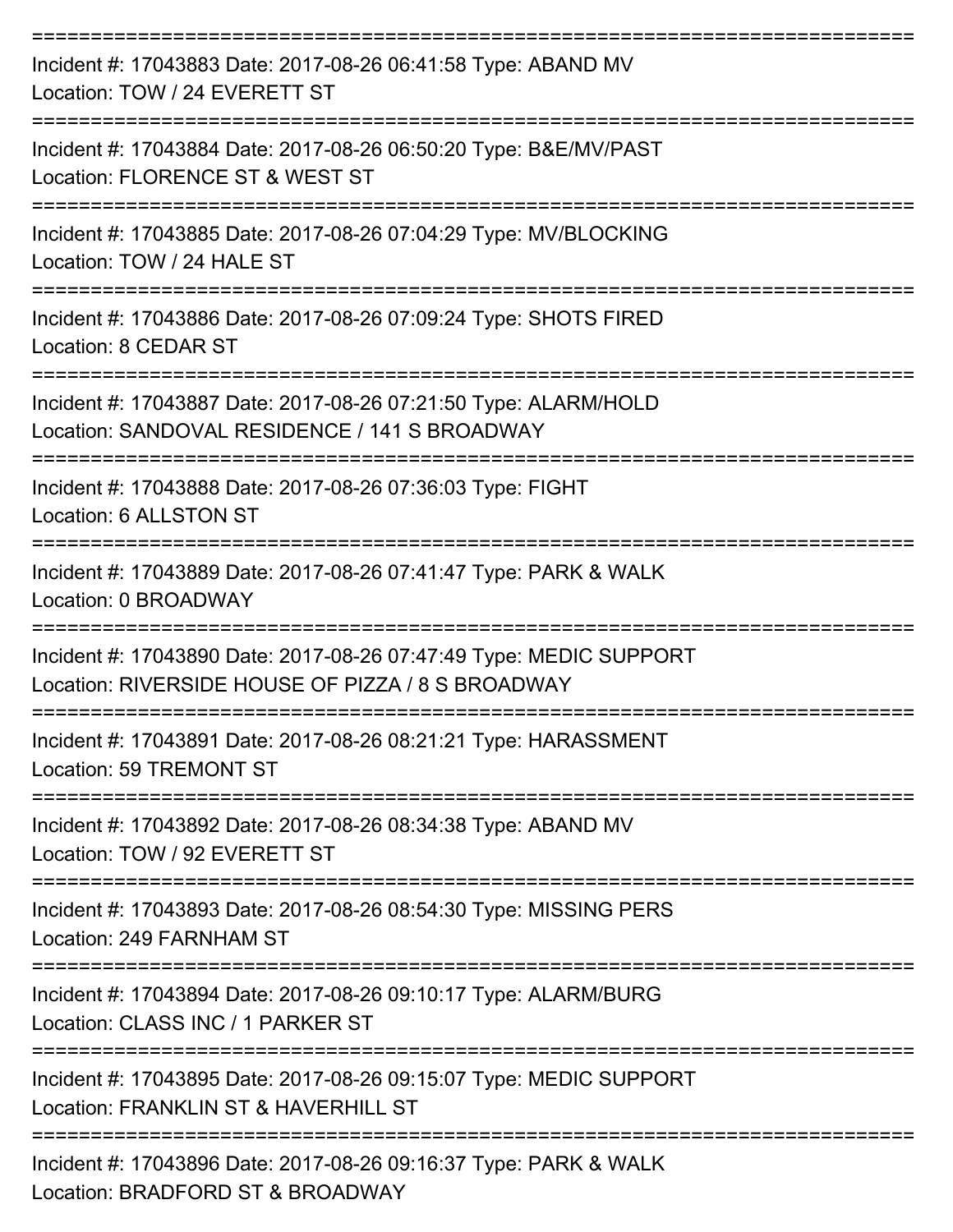| Incident #: 17043897 Date: 2017-08-26 09:35:06 Type: M/V STOP<br>Location: COLUMBIA GAS / 55 MARSTON ST                             |
|-------------------------------------------------------------------------------------------------------------------------------------|
| ==============================<br>Incident #: 17043898 Date: 2017-08-26 09:45:08 Type: M/V STOP<br>Location: COMMON ST & JACKSON ST |
| Incident #: 17043899 Date: 2017-08-26 09:48:27 Type: M/V STOP<br>Location: 132 BRADFORD ST<br>----------------------------          |
| Incident #: 17043900 Date: 2017-08-26 10:06:18 Type: ALARM/BURG<br>Location: 150 GARDEN ST                                          |
| Incident #: 17043901 Date: 2017-08-26 10:17:13 Type: PARK & WALK<br>Location: BRADFORD ST & BROADWAY                                |
| Incident #: 17043902 Date: 2017-08-26 10:19:13 Type: M/V STOP<br>Location: BROADWAY & CONCORD ST                                    |
| :======================<br>Incident #: 17043903 Date: 2017-08-26 10:36:17 Type: CK WELL BEING<br>Location: 30 ROBINSON CT #1        |
| Incident #: 17043904 Date: 2017-08-26 10:37:20 Type: DISTURBANCE<br>Location: 25 HALE ST                                            |
| Incident #: 17043905 Date: 2017-08-26 10:39:11 Type: M/V STOP<br>Location: 74 E HAVERHILL ST                                        |
| Incident #: 17043906 Date: 2017-08-26 10:39:20 Type: DRUG VIO<br>Location: 42 INMAN ST                                              |
| Incident #: 17043907 Date: 2017-08-26 10:48:46 Type: RECOV/STOL/MV<br>Location: 16 DOYLE ST                                         |
| Incident #: 17043908 Date: 2017-08-26 10:50:06 Type: SUS PERS/MV<br>Location: ISLAND ST & UNION ST                                  |
| Incident #: 17043909 Date: 2017-08-26 10:51:04 Type: UNWANTEDGUEST<br>Location: 279 PARK ST FL 1                                    |
| Incident #: 17043910 Date: 2017-08-26 11:07:22 Type: E911 HANGUP<br>Location: GRUMPY RESTAURANT / 91 A COMMON ST                    |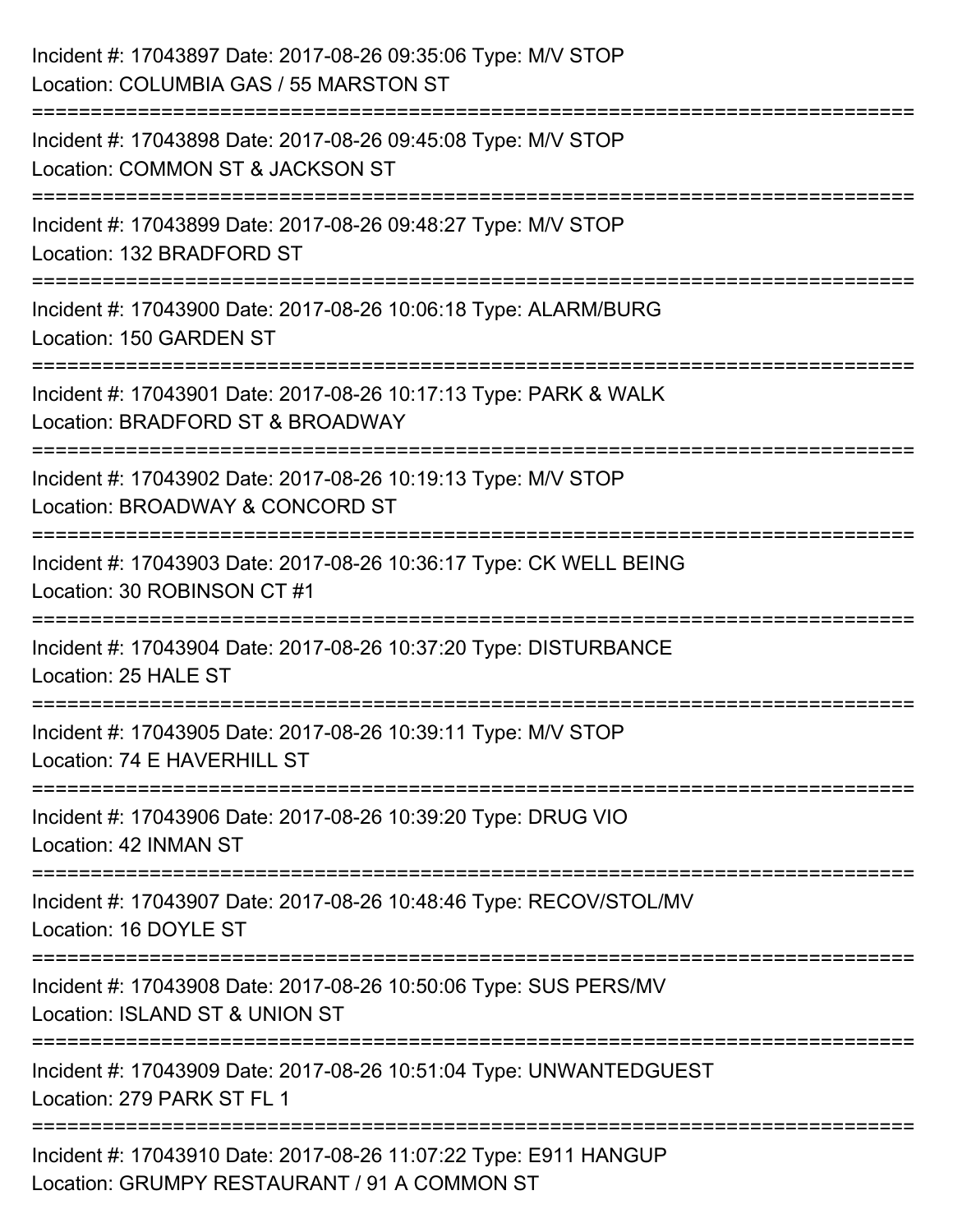| Incident #: 17043911 Date: 2017-08-26 11:08:00 Type: NOTIFICATION<br>Location: 83 WARREN ST #3                                                                     |
|--------------------------------------------------------------------------------------------------------------------------------------------------------------------|
| :===================================<br>Incident #: 17043912 Date: 2017-08-26 11:11:49 Type: KEEP PEACE<br>Location: 11 LAWRENCE ST #403                           |
| Incident #: 17043913 Date: 2017-08-26 11:30:10 Type: SUS PERS/MV<br>Location: 50 BROADWAY                                                                          |
| Incident #: 17043914 Date: 2017-08-26 11:48:02 Type: MAN DOWN<br>Location: 671 ESSEX ST #417 FL 1ST                                                                |
| Incident #: 17043915 Date: 2017-08-26 11:50:19 Type: PARK & WALK<br>Location: BRADFORD ST & BROADWAY<br>==================================<br>-------------------- |
| Incident #: 17043916 Date: 2017-08-26 11:55:34 Type: MEDIC SUPPORT<br>Location: 892 ESSEX ST                                                                       |
| Incident #: 17043917 Date: 2017-08-26 12:13:29 Type: WIRE DOWN<br>Location: GREENFIELD ST & LORING ST<br>================                                          |
| Incident #: 17043918 Date: 2017-08-26 12:13:54 Type: ALARM/BURG<br>Location: 7-11 BALLARD WY                                                                       |
| Incident #: 17043919 Date: 2017-08-26 12:18:18 Type: M/V STOP<br>Location: 52 MEDFORD ST                                                                           |
| Incident #: 17043920 Date: 2017-08-26 12:19:11 Type: MV/BLOCKING<br>Location: 25 HALE ST                                                                           |
| Incident #: 17043924 Date: 2017-08-26 12:22:51 Type: MAL DAMAGE<br>Location: 218 WALNUT ST FL 3                                                                    |
| Incident #: 17043921 Date: 2017-08-26 12:23:10 Type: ALARM/BURG<br>Location: ST. JOSEPH / 241 HAMPSHIRE ST                                                         |
| Incident #: 17043923 Date: 2017-08-26 12:27:51 Type: CK WELL BEING<br>Location: 310 S BROADWAY                                                                     |
| Incident #: 17043922 Date: 2017-08-26 12:28:34 Type: M/V STOP<br>Location: 52 MEDFORD ST                                                                           |

===========================================================================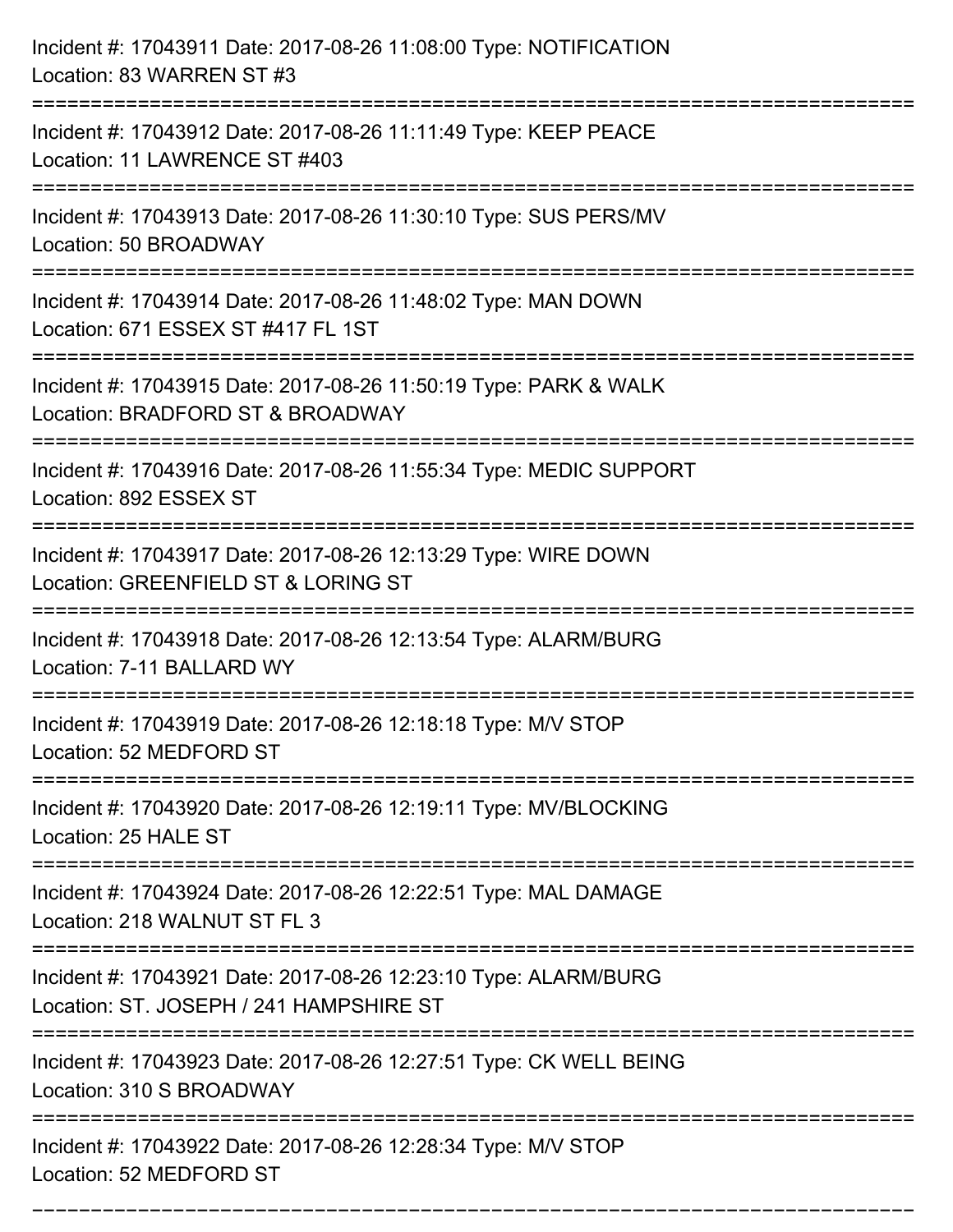| Incident #: 17043925 Date: 2017-08-26 12:53:44 Type: NOISE ORD<br>Location: 33 PERRY AV                                                      |
|----------------------------------------------------------------------------------------------------------------------------------------------|
| Incident #: 17043926 Date: 2017-08-26 12:54:13 Type: AUTO ACC/NO PI<br>Location: 122 S BROADWAY                                              |
| Incident #: 17043928 Date: 2017-08-26 12:56:20 Type: MV/BLOCKING<br>Location: TAMBORA / 200 BROADWAY<br>==================================== |
| Incident #: 17043927 Date: 2017-08-26 12:56:28 Type: M/V STOP<br>Location: MT VERNON PARK / null                                             |
| Incident #: 17043929 Date: 2017-08-26 13:06:02 Type: ALARM/BURG<br>Location: LAS PALMAS RESTURANT / 445 ESSEX ST<br>:===============         |
| Incident #: 17043930 Date: 2017-08-26 13:25:45 Type: SUS PERS/MV<br>Location: TOW / 15 ROWE ST                                               |
| Incident #: 17043931 Date: 2017-08-26 13:42:44 Type: AUTO ACC/NO PI<br>Location: 205 BROADWAY                                                |
| Incident #: 17043932 Date: 2017-08-26 13:44:44 Type: DRUG OVERDOSE<br><b>Location: 27 MANCHESTER ST</b>                                      |
| Incident #: 17043933 Date: 2017-08-26 14:15:18 Type: CIVIL PROB<br>Location: 247 HIGH ST FL 1                                                |
| Incident #: 17043934 Date: 2017-08-26 14:39:39 Type: HIT & RUN M/V<br>Location: 75 HILLSIDE AV                                               |
| Incident #: 17043935 Date: 2017-08-26 14:52:02 Type: CK WELL BEING<br>Location: 236 MT VERNON ST                                             |
| Incident #: 17043936 Date: 2017-08-26 15:07:27 Type: DOMESTIC/PROG<br>Location: 50 COMMON ST                                                 |
| Incident #: 17043937 Date: 2017-08-26 15:09:06 Type: M/V STOP<br>Location: HAVERHILL ST & WEST ST                                            |
| Incident #: 17043939 Date: 2017-08-26 15:19:53 Type: ALARM/BURG<br>Location: 343 ESSEX ST                                                    |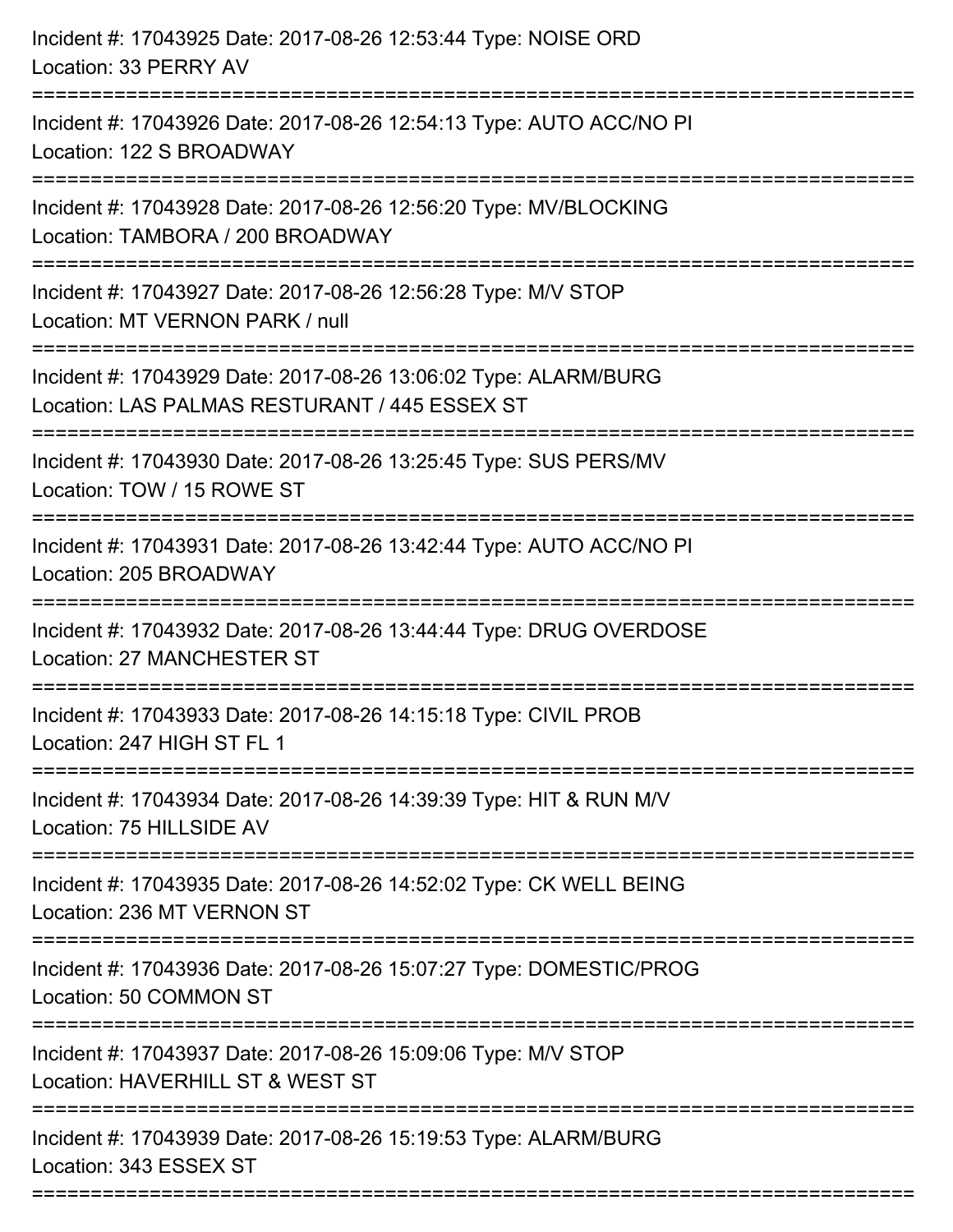Location: MCDONALDS / 50 BROADWAY

| Incident #: 17043940 Date: 2017-08-26 15:46:34 Type: NOISE ORD<br>Location: FARNHAM ST & PHILLIPS ST<br>=================== |
|-----------------------------------------------------------------------------------------------------------------------------|
| Incident #: 17043941 Date: 2017-08-26 15:55:43 Type: SUS PERS/MV<br>Location: HAVERHILL ST & MORTON ST                      |
| Incident #: 17043942 Date: 2017-08-26 15:57:48 Type: NOISE ORD<br>Location: 136 EXCHANGE ST                                 |
| Incident #: 17043943 Date: 2017-08-26 16:08:08 Type: AUTO ACC/NO PI<br>Location: 12 WILLOUGHBY ST<br>-------------          |
| Incident #: 17043944 Date: 2017-08-26 16:15:50 Type: MEDIC SUPPORT<br>Location: 64 BENNINGTON ST FL 1STFL                   |
| Incident #: 17043945 Date: 2017-08-26 16:16:26 Type: MEDIC SUPPORT<br>Location: 64 BENNINGTON ST FL 1                       |
| Incident #: 17043946 Date: 2017-08-26 16:19:38 Type: A&B D/W PAST<br>Location: 5 CROSS ST                                   |
| Incident #: 17043947 Date: 2017-08-26 16:27:19 Type: M/V STOP<br>Location: OSGOOD ST & SALEM ST                             |
| Incident #: 17043948 Date: 2017-08-26 16:43:36 Type: GENERAL SERV<br>Location: 16 MELROSE ST                                |
| Incident #: 17043949 Date: 2017-08-26 16:44:38 Type: DISTURBANCE<br>Location: ABBOTT ST & FOSTER ST                         |
| Incident #: 17043950 Date: 2017-08-26 16:47:53 Type: TRESPASSING<br>Location: 15 CROSS ST                                   |
| Incident #: 17043952 Date: 2017-08-26 16:49:27 Type: STOL/MV/PAS<br>Location: 342 LOWELL ST                                 |
| Incident #: 17043951 Date: 2017-08-26 16:51:17 Type: UNWANTEDGUEST<br>Location: MCDONALDS / 50 BROADWAY                     |
|                                                                                                                             |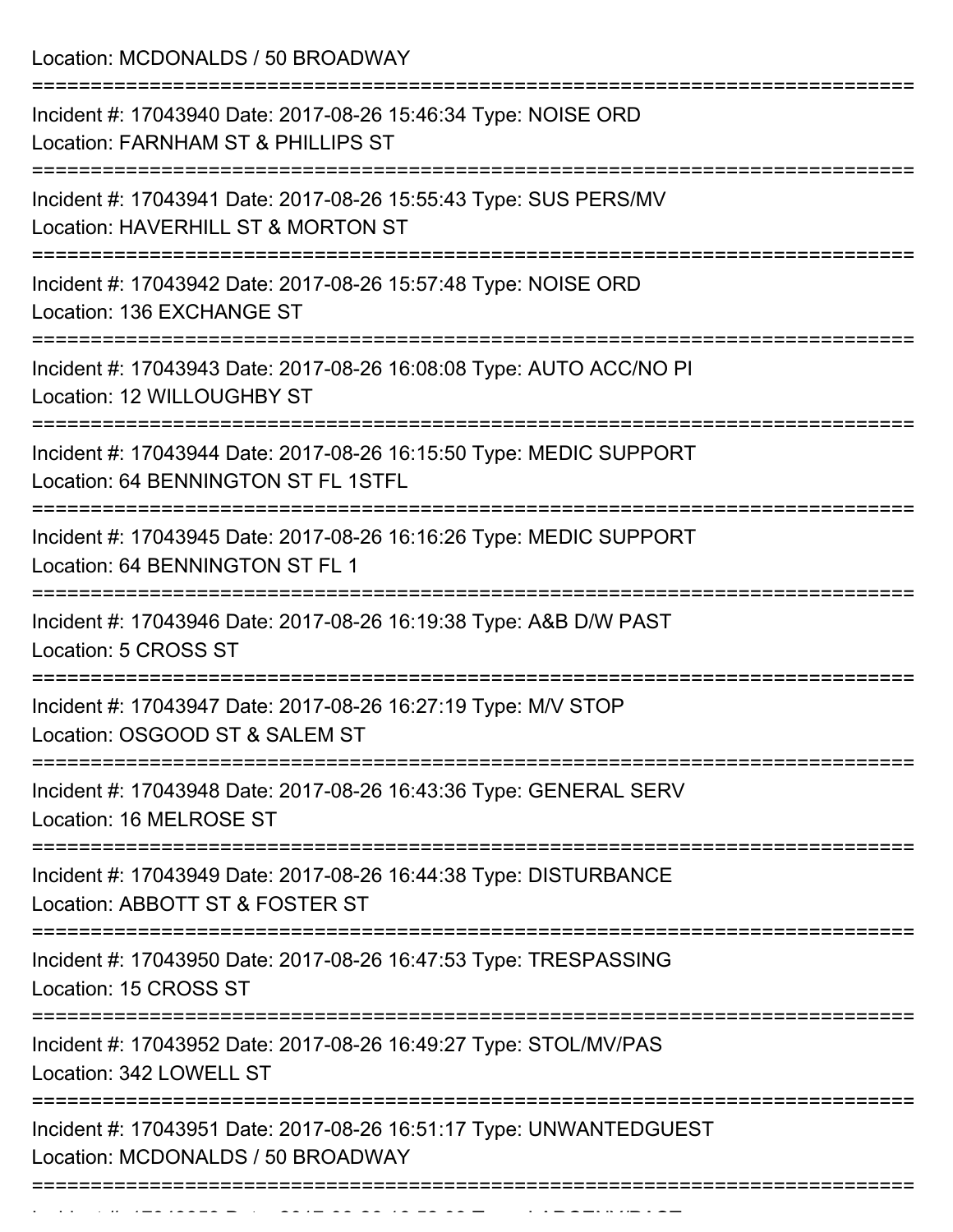Location: 89 NEWBURY ST

| Incident #: 17043954 Date: 2017-08-26 16:55:19 Type: NOISE ORD<br>Location: HOLTON ST & HAVERHILL        |
|----------------------------------------------------------------------------------------------------------|
| Incident #: 17043955 Date: 2017-08-26 17:26:59 Type: SUS PERS/MV<br>Location: 137 BERKELEY ST            |
| Incident #: 17043956 Date: 2017-08-26 17:30:12 Type: MISSING PERS<br>Location: WALK IN / 17 TYLER ST     |
| Incident #: 17043957 Date: 2017-08-26 17:36:53 Type: M/V STOP<br>Location: AMES ST & HAVERHILL ST        |
| Incident #: 17043958 Date: 2017-08-26 17:41:00 Type: ANIMAL COMPL<br>Location: BLANCHARD ST & FARNHAM ST |
| Incident #: 17043959 Date: 2017-08-26 17:47:33 Type: M/V STOP<br>Location: FRONT ST & S BROADWAY         |
| Incident #: 17043960 Date: 2017-08-26 17:49:26 Type: ANIMAL COMPL<br>Location: 3 N BOYLSTON ST           |
| Incident #: 17043961 Date: 2017-08-26 17:50:34 Type: M/V STOP<br>Location: AMES ST & HAVERHILL ST        |
| Incident #: 17043962 Date: 2017-08-26 17:58:27 Type: M/V STOP<br>Location: BROADWAY & LOWELL ST          |
| Incident #: 17043963 Date: 2017-08-26 17:59:52 Type: LOUD NOISE<br>Location: BIGELOW ST & SANBORN ST     |
| Incident #: 17043964 Date: 2017-08-26 18:00:42 Type: M/V STOP<br>Location: 205 BROADWAY                  |
| Incident #: 17043965 Date: 2017-08-26 18:01:28 Type: M/V STOP<br>Location: DARTMOUTH ST & HAVERHILL ST   |
| Incident #: 17043966 Date: 2017-08-26 18:03:06 Type: M/V STOP<br>Location: FRONT ST & S BROADWAY         |
|                                                                                                          |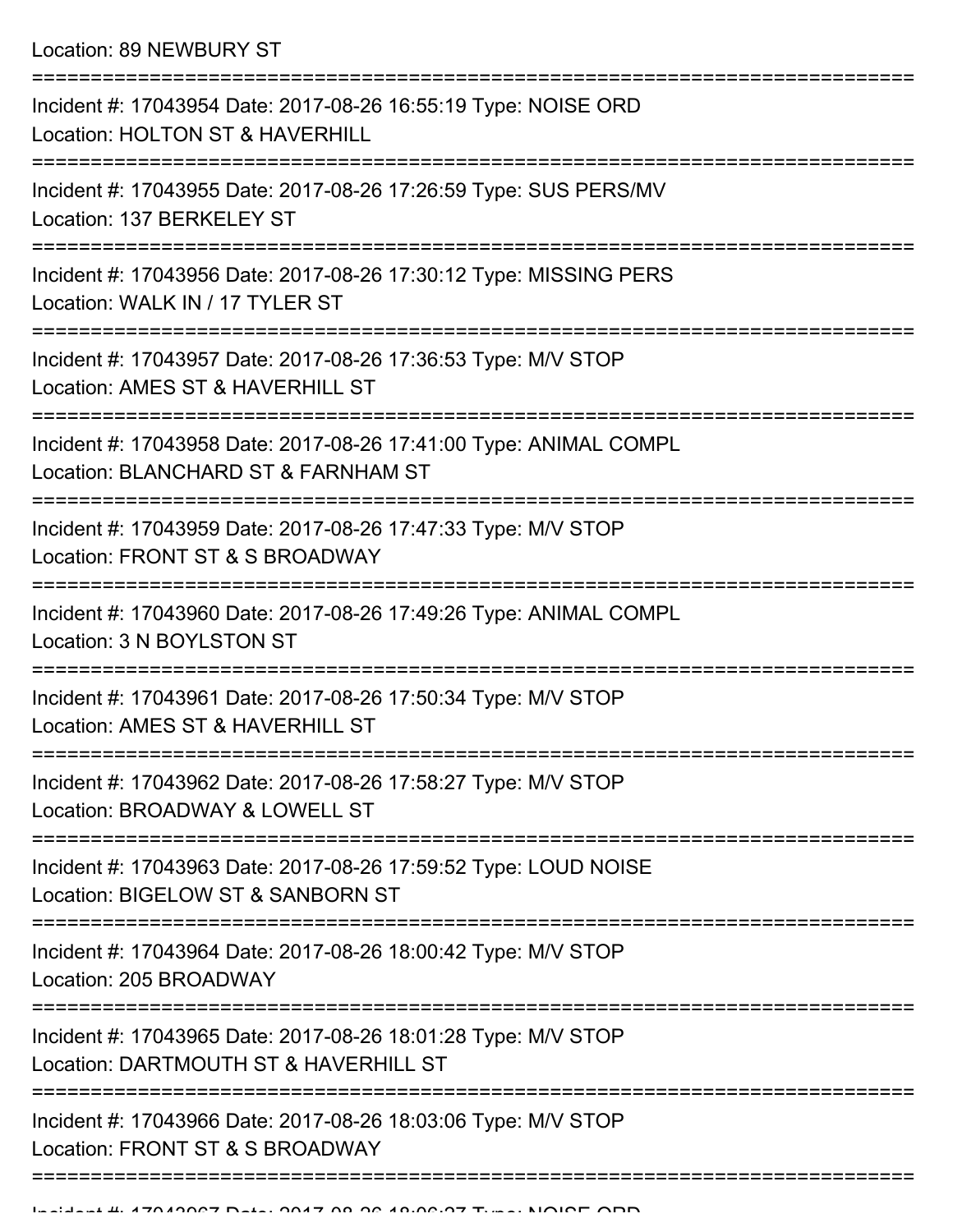Location: 98 FARNHAM ST

| Incident #: 17043968 Date: 2017-08-26 18:07:00 Type: ALARMS<br>Location: HYATT RESD / 8 JACKSON CT                  |
|---------------------------------------------------------------------------------------------------------------------|
| Incident #: 17043969 Date: 2017-08-26 18:09:39 Type: M/V STOP<br>Location: AMES ST & HAVERHILL ST                   |
| Incident #: 17043970 Date: 2017-08-26 18:12:17 Type: M/V STOP<br>Location: FRONT ST & S BROADWAY<br>--------------- |
| Incident #: 17043971 Date: 2017-08-26 18:19:58 Type: M/V STOP<br>Location: AMES ST & HAVERHILL ST                   |
| Incident #: 17043972 Date: 2017-08-26 18:21:02 Type: M/V STOP<br><b>Location: CENTRAL BRIDGE</b>                    |
| Incident #: 17043973 Date: 2017-08-26 18:27:47 Type: UNWANTEDGUEST<br>Location: 73 CAMBRIDGE ST FL 2                |
| Incident #: 17043974 Date: 2017-08-26 18:30:55 Type: M/V STOP<br>Location: AMES ST & HAVERHILL ST                   |
| Incident #: 17043975 Date: 2017-08-26 18:33:14 Type: SUS PERS/MV<br><b>Location: FALLS BRIDGE</b>                   |
| Incident #: 17043976 Date: 2017-08-26 18:46:44 Type: M/V STOP<br>Location: AMES ST & HAVERHILL ST                   |
| Incident #: 17043977 Date: 2017-08-26 18:47:57 Type: MAN DOWN<br>Location: LAWRENCE ST & MAPLE ST                   |
| Incident #: 17043978 Date: 2017-08-26 18:51:16 Type: DISTURBANCE<br>Location: 275 ESSEX ST                          |
| Incident #: 17043979 Date: 2017-08-26 18:57:58 Type: M/V STOP<br>Location: AMES ST & HAVERHILL ST                   |
| Incident #: 17043980 Date: 2017-08-26 18:58:25 Type: SUS PERS/MV<br>Location: BROTHERS PIZZA / 145 LAWRENCE ST      |
| Incident #: 17043981 Date: 2017-08-26 19:00:00 Type: AUTO ACC/PI                                                    |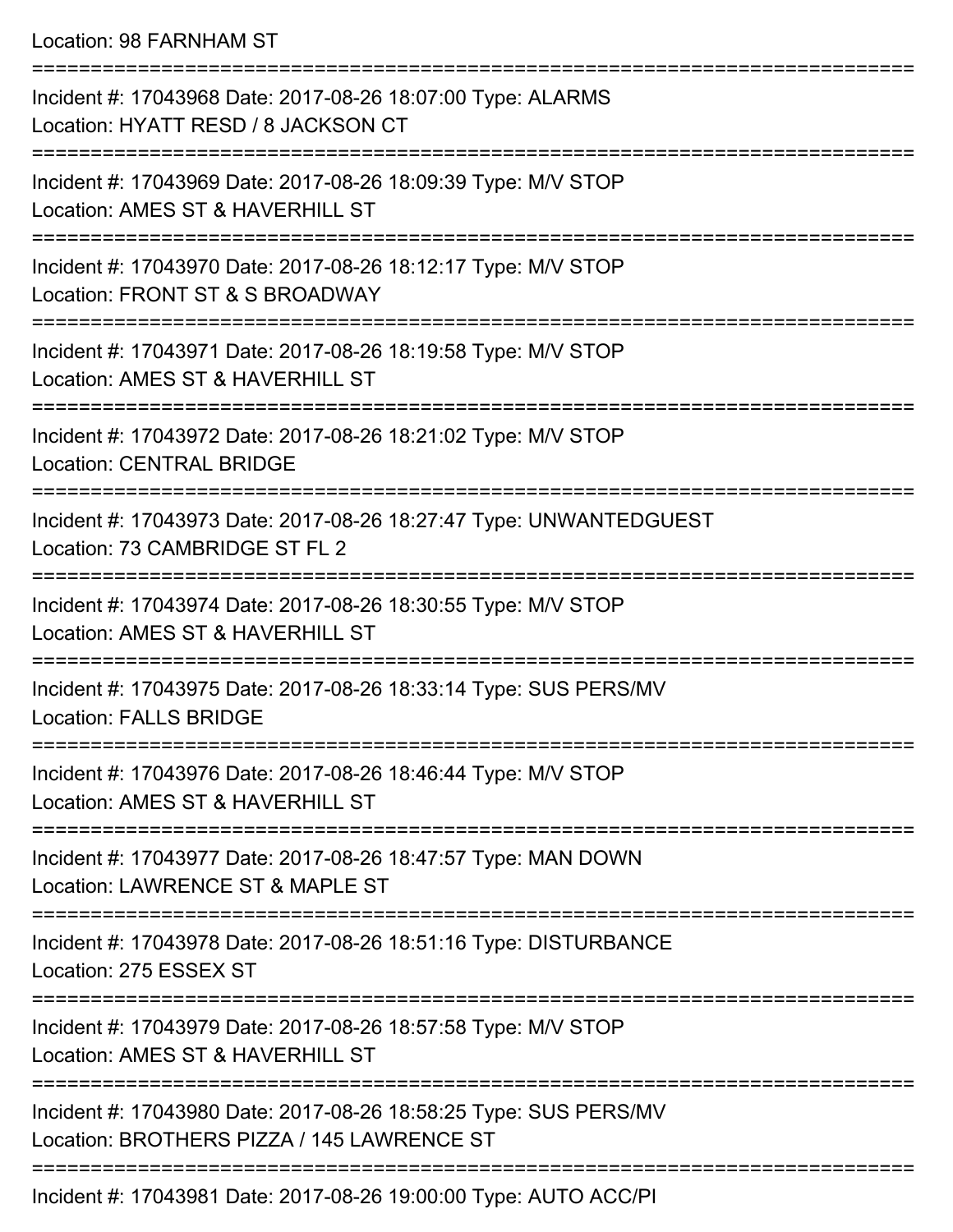| Incident #: 17043982 Date: 2017-08-26 19:07:04 Type: SUS PERS/MV<br>Location: SEVEN ELEVEN / 370 BROADWAY                    |
|------------------------------------------------------------------------------------------------------------------------------|
| Incident #: 17043984 Date: 2017-08-26 19:15:20 Type: STOL/MV/PAS<br>Location: 378 S UNION ST                                 |
| Incident #: 17043983 Date: 2017-08-26 19:16:34 Type: AUTO ACC/PED<br>Location: PRIMO'S LIQUORS / 450 HAVERHILL ST            |
| Incident #: 17043986 Date: 2017-08-26 19:19:25 Type: MV/BLOCKING<br>Location: 360 LAWRENCE ST                                |
| Incident #: 17043985 Date: 2017-08-26 19:20:28 Type: DOMESTIC/PROG<br>Location: 33 LEONARD AV                                |
| Incident #: 17043987 Date: 2017-08-26 19:26:52 Type: NOISE ORD<br>Location: 31 PERRY AV                                      |
| Incident #: 17043988 Date: 2017-08-26 19:27:24 Type: NOISE ORD<br>Location: FARNHAM ST & PHILLIPS ST                         |
| Incident #: 17043989 Date: 2017-08-26 19:27:49 Type: ALARMS<br>Location: 518 ANDOVER ST                                      |
| Incident #: 17043991 Date: 2017-08-26 19:37:01 Type: M/V STOP<br>Location: 19 HANCOCK ST                                     |
| Incident #: 17043990 Date: 2017-08-26 19:37:10 Type: NOISE ORD<br>Location: 187 BAILEY ST                                    |
| Incident #: 17043992 Date: 2017-08-26 19:40:46 Type: LOUD NOISE<br>Location: 112 MARSTON ST                                  |
| Incident #: 17043993 Date: 2017-08-26 19:42:56 Type: LOUD NOISE<br>Location: 58-60 HILLSIDE AV                               |
| Incident #: 17043994 Date: 2017-08-26 19:45:12 Type: ALARM/BURG<br>Location: CENTRAL CATHOLIC HIGH SCHOOL / 300 HAMPSHIRE ST |
| Incident #: 17043995 Date: 2017-08-26 19:45:35 Type: VIO CITY ORD                                                            |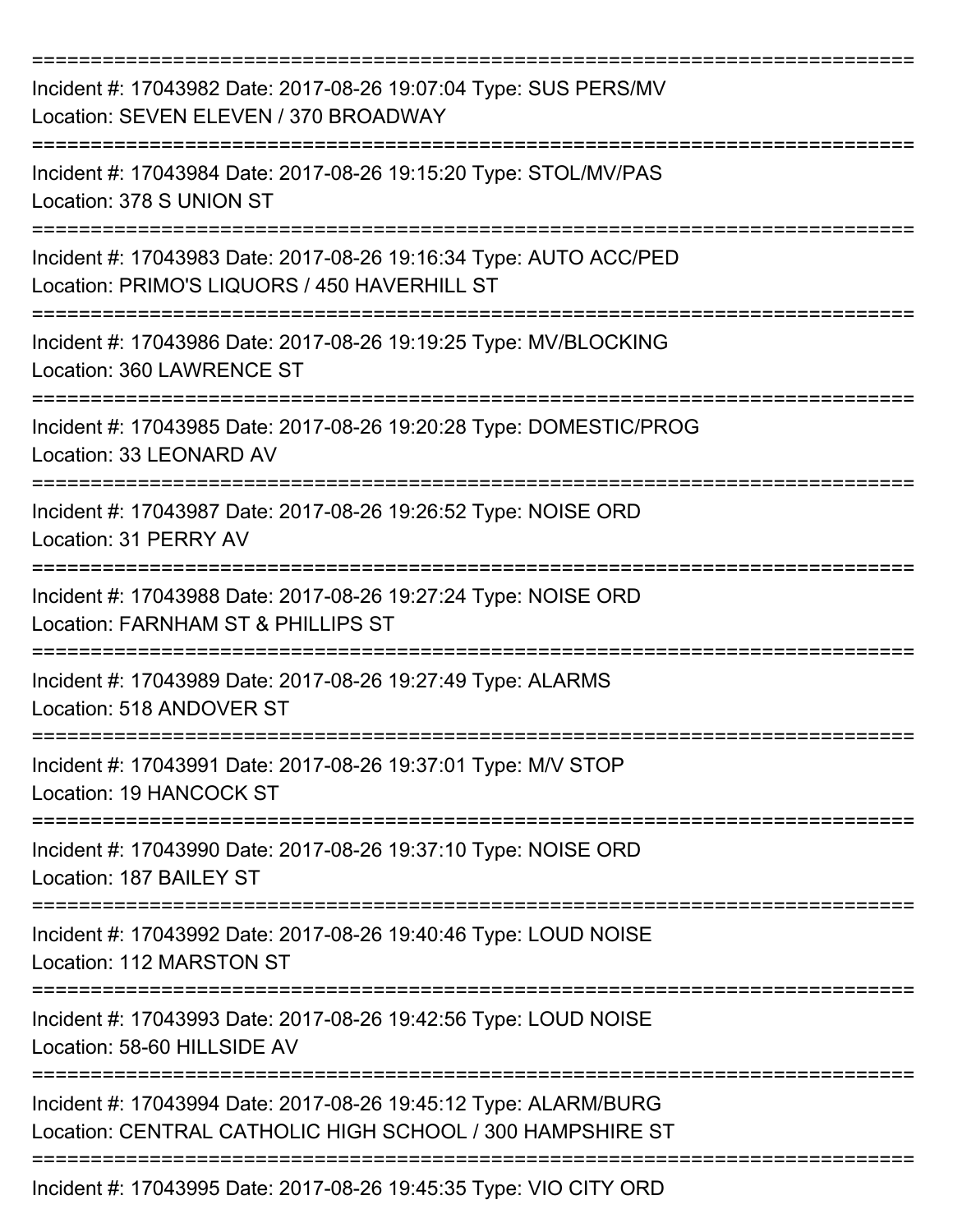| Incident #: 17043996 Date: 2017-08-26 19:52:49 Type: LOUD NOISE<br>Location: 214 ABBOTT ST                |
|-----------------------------------------------------------------------------------------------------------|
| Incident #: 17043997 Date: 2017-08-26 19:57:02 Type: LOUD NOISE<br>Location: 65 WOODLAND ST               |
| Incident #: 17043998 Date: 2017-08-26 19:59:22 Type: NOISE ORD<br>Location: HAMILTON ST & SUMNER AV       |
| Incident #: 17043999 Date: 2017-08-26 20:06:08 Type: NOISE ORD<br>Location: 104 E CAMBRIDGE ST            |
| Incident #: 17044000 Date: 2017-08-26 20:21:12 Type: NOISE ORD<br>Location: 93 THORNTON ST                |
| Incident #: 17044001 Date: 2017-08-26 20:22:05 Type: SUS PERS/MV<br><b>Location: RIVERSIDE DR</b>         |
| Incident #: 17044002 Date: 2017-08-26 20:28:33 Type: LOUD NOISE<br>Location: 49 EXCHANGE ST<br>========== |
| Incident #: 17044004 Date: 2017-08-26 20:35:24 Type: LOUD NOISE<br>Location: 600 HAVERHILL ST             |
| Incident #: 17044003 Date: 2017-08-26 20:35:26 Type: LOUD NOISE<br>Location: 577 HAVERHILL ST             |
| Incident #: 17044014 Date: 2017-08-26 20:35:56 Type: MAL DAMAGE<br>Location: 103 BOXFORD ST #2            |
| Incident #: 17044005 Date: 2017-08-26 20:44:37 Type: LOUD NOISE<br>Location: 5 RITA LN                    |
| Incident #: 17044006 Date: 2017-08-26 20:45:50 Type: AUTO ACC/PI<br>Location: AMES ST & HAVERHILL ST      |
| Incident #: 17044007 Date: 2017-08-26 20:47:05 Type: NOISE ORD<br>Location: 211 PROSPECT ST               |
| Incident #: 17044008 Date: 2017-08-26 20:51:59 Type: LOUD NOISE                                           |

 $L = L L L L L$   $\Omega$  and  $\Omega$  will be  $\Omega$  and  $\Omega$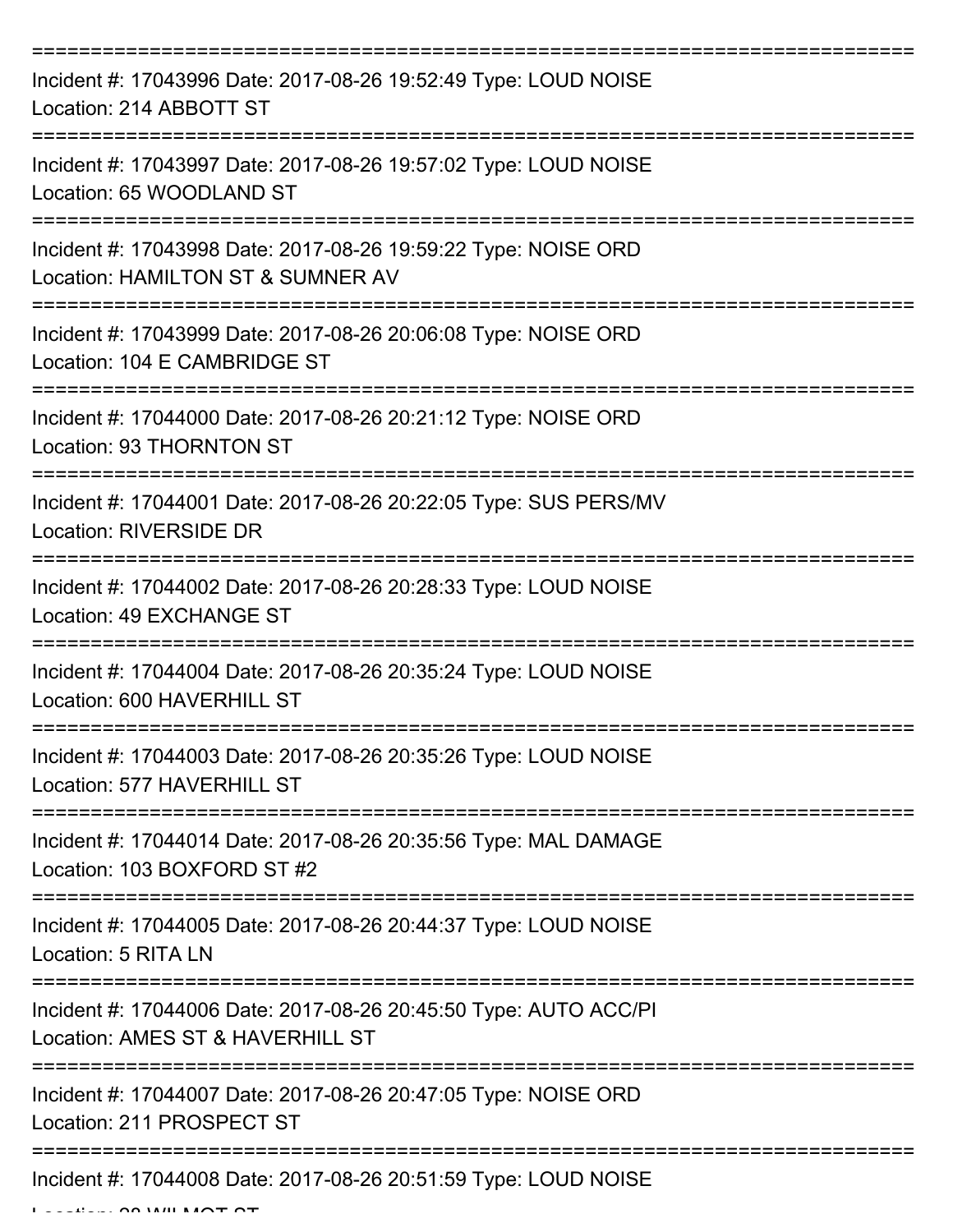| Incident #: 17044009 Date: 2017-08-26 20:52:38 Type: HIT & RUN M/V<br>Location: 112 FARNHAM ST                                |
|-------------------------------------------------------------------------------------------------------------------------------|
| Incident #: 17044010 Date: 2017-08-26 20:57:42 Type: LOUD NOISE<br>Location: 58-60 HILLSIDE AV                                |
| Incident #: 17044011 Date: 2017-08-26 21:01:42 Type: NOISE ORD<br>Location: IMINEZ MARKET / 56 UNION ST                       |
| Incident #: 17044012 Date: 2017-08-26 21:02:16 Type: NOISE ORD<br>Location: 12-14 SUMMIT AV<br>============================== |
| Incident #: 17044013 Date: 2017-08-26 21:03:03 Type: LOUD NOISE<br>Location: FERRY ST & KATHERINE ST                          |
| Incident #: 17044015 Date: 2017-08-26 21:07:40 Type: LOUD NOISE<br>Location: 42 ROWE ST                                       |
| Incident #: 17044016 Date: 2017-08-26 21:08:20 Type: M/V STOP<br><b>Location: FALLS BRIDGE</b>                                |
| Incident #: 17044017 Date: 2017-08-26 21:08:42 Type: THREATS/PROG<br>Location: 200 FARNHAM ST                                 |
| Incident #: 17044018 Date: 2017-08-26 21:12:56 Type: AUTO ACC/NO PI<br>Location: MANCHESTER ST & MAY ST                       |
| Incident #: 17044019 Date: 2017-08-26 21:16:13 Type: HIT & RUN M/V<br>Location: 51 BASSWOOD ST                                |
| Incident #: 17044020 Date: 2017-08-26 21:18:16 Type: NOISE ORD<br>Location: 71 BODWELL ST                                     |
| Incident #: 17044021 Date: 2017-08-26 21:21:23 Type: LOUD NOISE<br>Location: 63 WOODLAND ST                                   |
| Incident #: 17044022 Date: 2017-08-26 21:26:07 Type: AUTO ACC/UNK PI<br><b>Location: MANCHESTER ST</b>                        |
| Incident #: 17044023 Date: 2017-08-26 21:30:32 Type: DISTURBANCE                                                              |

Location: 38 SDDINGFIELD ST FL 1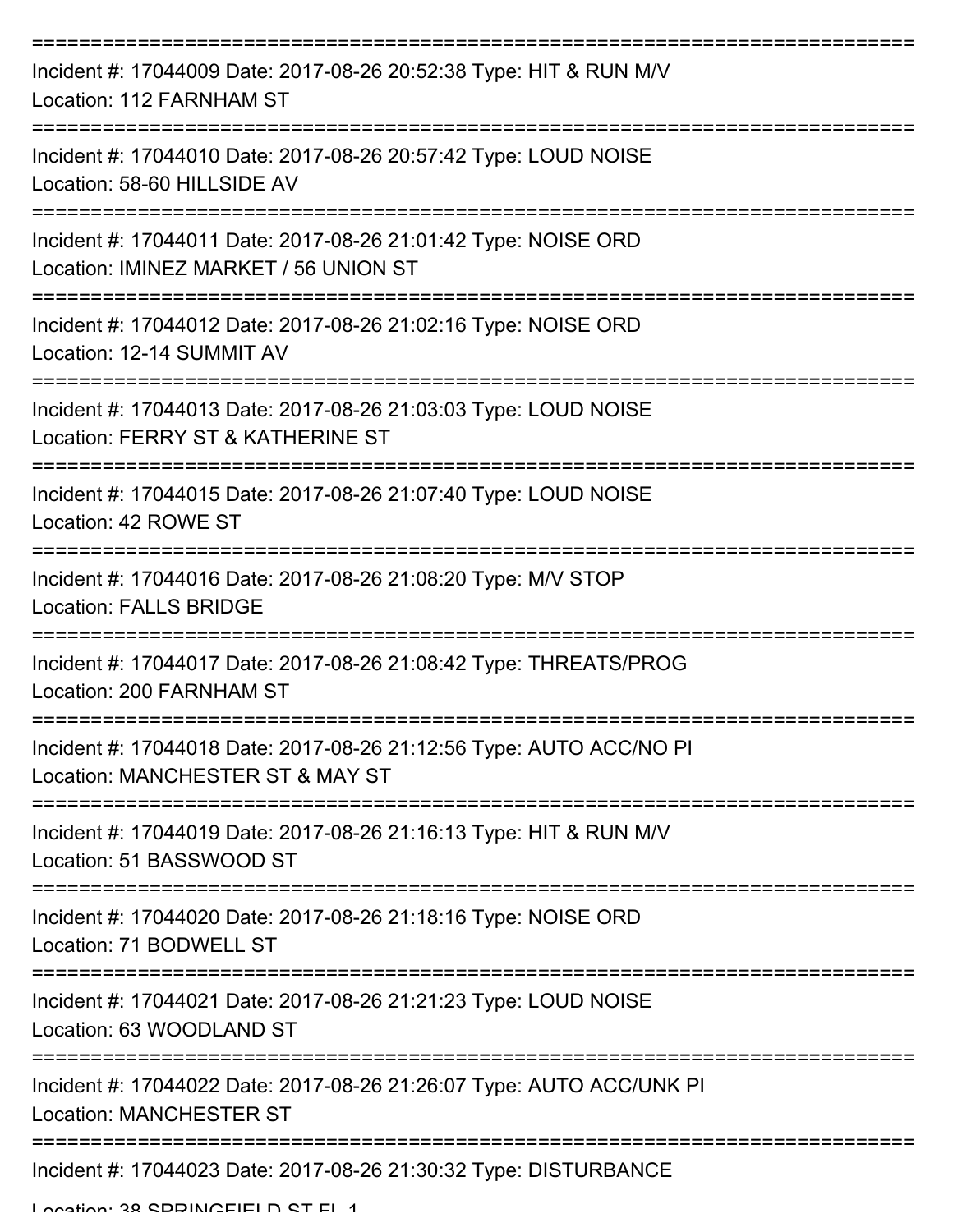| Incident #: 17044024 Date: 2017-08-26 21:31:02 Type: AUTO ACC/NO PI<br>Location: 72 BYRON AV                       |
|--------------------------------------------------------------------------------------------------------------------|
| Incident #: 17044025 Date: 2017-08-26 21:33:48 Type: LOUD NOISE<br>Location: 35 FARNHAM ST                         |
| Incident #: 17044026 Date: 2017-08-26 21:40:16 Type: FIGHT<br>Location: 313 LOWELL ST                              |
| Incident #: 17044027 Date: 2017-08-26 21:41:39 Type: M/V STOP<br>Location: BLANCHARD ST & SALEM ST                 |
| Incident #: 17044028 Date: 2017-08-26 21:42:38 Type: M/V STOP<br>Location: HAMPSHIRE ST & METHUEN ST               |
| Incident #: 17044029 Date: 2017-08-26 21:46:43 Type: A&B PAST<br>Location: 59 TREMONT ST                           |
| Incident #: 17044030 Date: 2017-08-26 21:47:21 Type: LOUD NOISE<br>Location: 65 BEACON ST                          |
| Incident #: 17044031 Date: 2017-08-26 21:55:55 Type: AUTO ACC/PI<br>Location: LAWRENCE ST & PARK ST                |
| Incident #: 17044032 Date: 2017-08-26 21:57:04 Type: LOUD NOISE<br>Location: 31 PERRY AV                           |
| Incident #: 17044033 Date: 2017-08-26 21:59:31 Type: ANIMAL COMPL<br>Location: 10 BERKELEY ST                      |
| Incident #: 17044034 Date: 2017-08-26 22:01:19 Type: LOUD NOISE<br>Location: 10 INMAN ST                           |
| Incident #: 17044036 Date: 2017-08-26 22:06:31 Type: CK WELL BEING<br>Location: 38 AMHERST ST                      |
| Incident #: 17044035 Date: 2017-08-26 22:07:13 Type: NOISE ORD<br>Location: BENNINGTON ST & PARK ST                |
| Incident #: 17044038 Date: 2017-08-26 22:07:23 Type: SEX OFF. PAST<br>Location: ADDECT DDEEN COUQOU 1444 OCCOOD CT |

Location: ARREST BREEN SCHOOL / 114 OSGOOD ST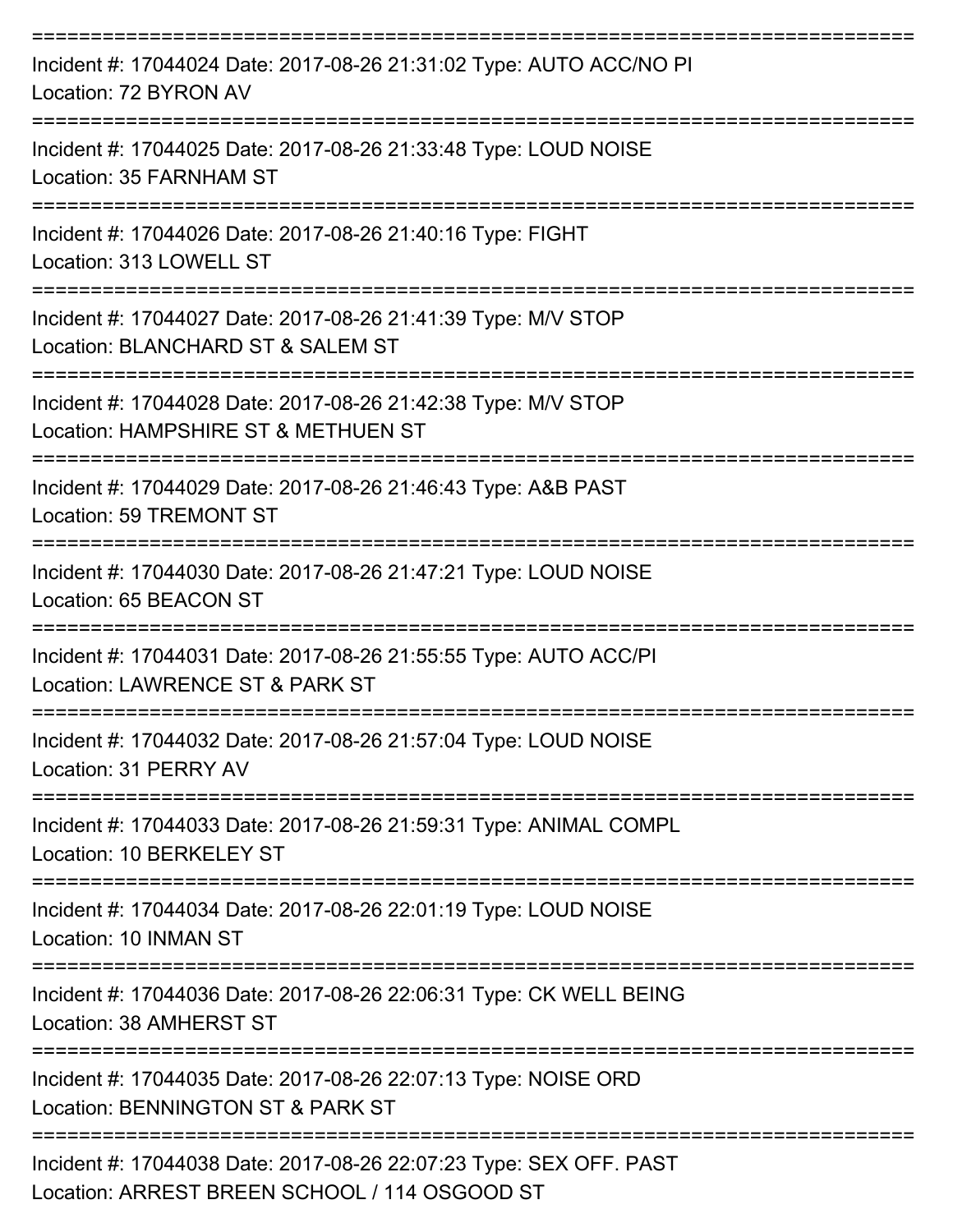| Incident #: 17044037 Date: 2017-08-26 22:08:15 Type: NOISE ORD<br>Location: 11 SUMMIT AV                                                 |
|------------------------------------------------------------------------------------------------------------------------------------------|
| Incident #: 17044039 Date: 2017-08-26 22:09:00 Type: THREATS<br>Location: TEDESCHIS / 1 BEACON ST                                        |
| Incident #: 17044040 Date: 2017-08-26 22:09:49 Type: MAN DOWN<br>Location: NEW BALANCE / 5 S UNION ST<br>=============================== |
| Incident #: 17044041 Date: 2017-08-26 22:12:14 Type: M/V STOP<br>Location: COMMON ST & NEWBURY ST<br>;=====================              |
| Incident #: 17044042 Date: 2017-08-26 22:12:51 Type: NOISE ORD<br>Location: KENNETH ST & S BROADWAY<br>=======================           |
| Incident #: 17044043 Date: 2017-08-26 22:16:18 Type: NOISE ORD<br>Location: KENNETH ST & BROOKFIELD ST                                   |
| Incident #: 17044044 Date: 2017-08-26 22:27:30 Type: DISTURBANCE<br>Location: JACKSON ST & SWAN                                          |
| Incident #: 17044045 Date: 2017-08-26 22:28:45 Type: LOUD NOISE<br>Location: 161 WILLOW ST                                               |
| Incident #: 17044046 Date: 2017-08-26 22:32:01 Type: LOUD NOISE<br>Location: CENTRE ST & WILLOW ST                                       |
| Incident #: 17044047 Date: 2017-08-26 22:35:04 Type: ALARMS<br>Location: 545 HAVERHILL ST FL 1                                           |
| Incident #: 17044048 Date: 2017-08-26 22:36:37 Type: UNKNOWN PROB<br>Location: 10 SPRING ST                                              |
| =================<br>Incident #: 17044049 Date: 2017-08-26 22:40:49 Type: M/V STOP<br>Location: BERKELEY ST & E HAVERHILL ST             |
| Incident #: 17044050 Date: 2017-08-26 22:41:51 Type: UNWANTEDGUEST<br>Location: 292 JACKSON ST                                           |
| Incident #: 17044051 Date: 2017-08-26 22:43:37 Type: LOUD NOISE<br>Location: 15 CROSBY ST FL 3                                           |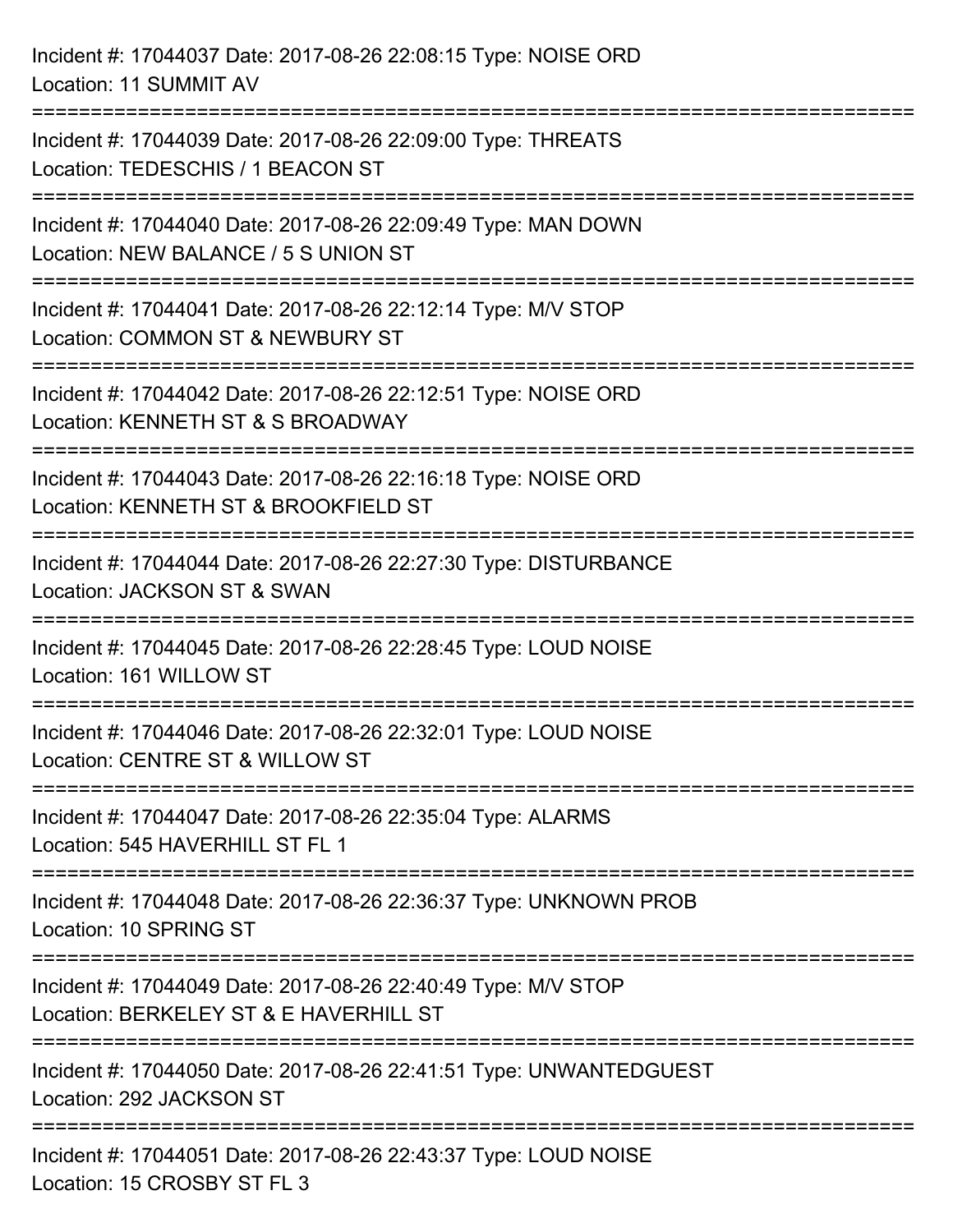| Incident #: 17044052 Date: 2017-08-26 22:48:52 Type: LOUD NOISE<br>Location: 371 WATER ST                                               |
|-----------------------------------------------------------------------------------------------------------------------------------------|
| Incident #: 17044053 Date: 2017-08-26 22:50:11 Type: LOUD NOISE<br>Location: 49 EXCHANGE ST                                             |
| Incident #: 17044054 Date: 2017-08-26 22:52:01 Type: VIO CITY ORD<br><b>Location: 5 CLINTON CT</b><br>================================= |
| Incident #: 17044055 Date: 2017-08-26 23:04:39 Type: DRINKING PUBL<br>Location: 15 HALL ST                                              |
| Incident #: 17044056 Date: 2017-08-26 23:07:29 Type: LOUD NOISE<br>Location: BERKELEY ST & FERN ST                                      |
| Incident #: 17044057 Date: 2017-08-26 23:19:04 Type: LOUD NOISE<br>Location: 42 ROWE ST                                                 |
| Incident #: 17044058 Date: 2017-08-26 23:21:31 Type: SUS PERS/MV<br>Location: 381 CHESTNUT ST                                           |
| Incident #: 17044059 Date: 2017-08-26 23:23:13 Type: LOUD NOISE<br><b>Location: WILLOW ST</b>                                           |
| Incident #: 17044060 Date: 2017-08-26 23:32:38 Type: LOUD NOISE<br>Location: 76 HAWLEY ST                                               |
| Incident #: 17044061 Date: 2017-08-26 23:33:15 Type: NOISE ORD<br>Location: AVON ST & FITZ ST                                           |
| Incident #: 17044062 Date: 2017-08-26 23:37:37 Type: MISSING PERS<br>Location: WALK IN / 40 EVERETT ST                                  |
| Incident #: 17044063 Date: 2017-08-26 23:43:17 Type: NOISE ORD<br>Location: 383 HAMPSHIRE ST                                            |
| Incident #: 17044064 Date: 2017-08-26 23:44:00 Type: LARCENY/PAST<br>Location: 293 JACKSON ST                                           |
| Incident #: 17044065 Date: 2017-08-26 23:45:21 Type: LOUD NOISE<br>Location: 76 FARLEY ST                                               |

===========================================================================